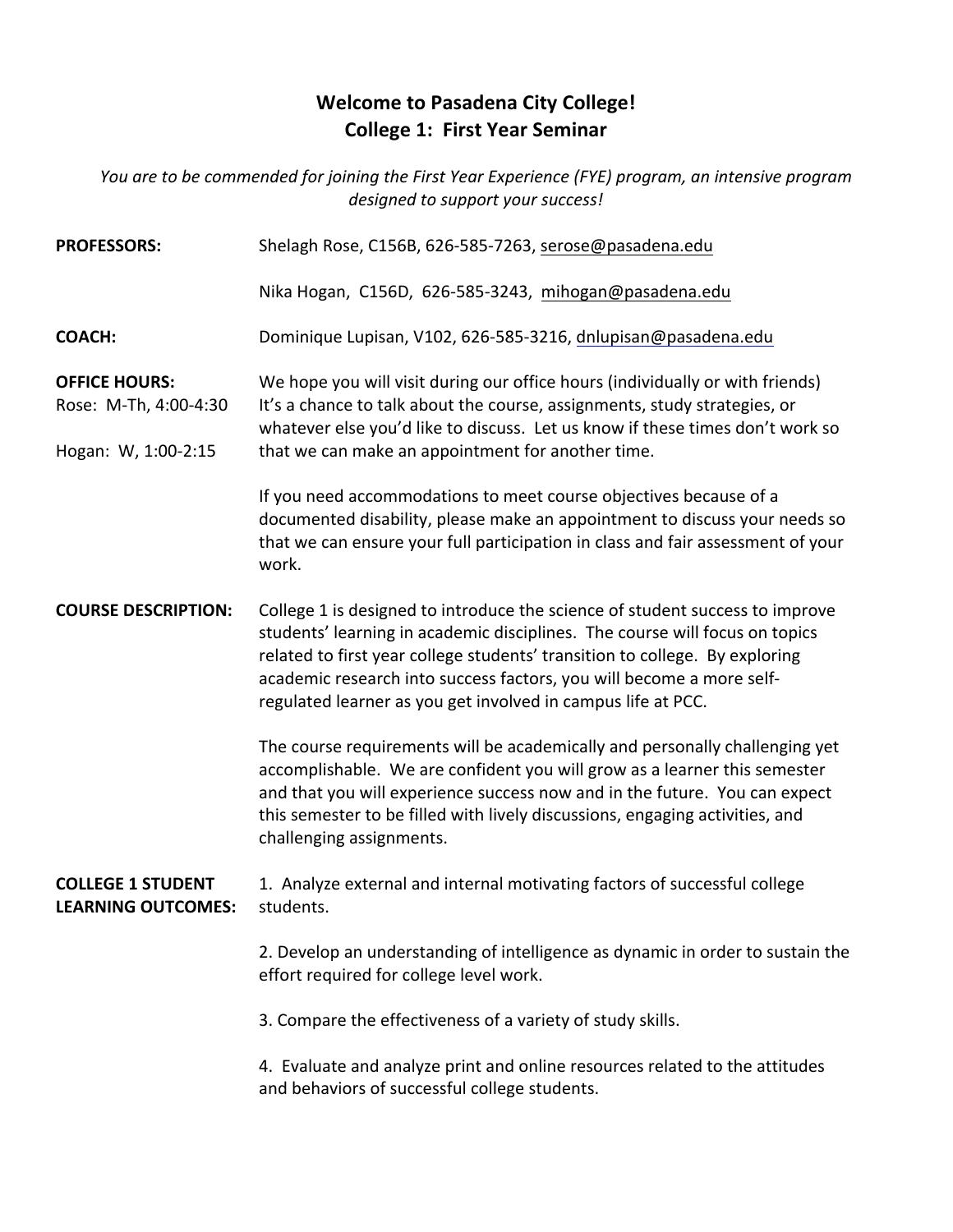## **REQUIRED TEXTBOOKS:** The Immortal Life of Henrietta Lacks by Rebecca Skloot

This book is PCC's 2012 One Book, One College selection; it will be taught in every section of College 1. This bestselling journalistic narrative about a poor black tobacco farmer whose cells—taken without her knowledge in 1951 became one of the most important tools in medicine, should provide inspiration for rich, equity-focused, interdisciplinary inquiry projects.

For more information about PCC's One Book, One College Program, please visit http://1book1college.pccproject90.org.

## *Mindset: The New Psychology of Success*, by Carol S. Dweck, Ph.D.

This book is a must read for anybody embarking on a new phase of life—like starting college! Carol Dweck, a professor of Psychology at Stanford, has shown that our mindset towards learning is a more important predictor of success than any other factor. What's more, her scientific brain research has proven that our brains are no different than our biceps when it comes to their capacity to grow stronger with exercise. In other words, this book is a cornerstone of "the science of student success"—it argues that human potential is infinite if you are willing to learn and grow from your mistakes.

**Additional texts** will be posted to our Canvas site. Also, in addition to the books and articles that we have provided, we will be learning how to find and interpret academic articles from our library databases on topics related to success in college.

**COURSE REQUIREMENTS:** Every class session and course assignment has been designed for students to successfully accomplish the learning outcomes. Therefore, class activities and assignments are developed to contribute to high achievement and to help students practice effective learning and study strategies linked directly to their courses. To that end, this course requires students to attend class, actively participate, and complete all homework assignments.

**ATTENDANCE:** Students who attend class daily, on time, and come prepared are more likely to succeed. At the start of class, have your materials out and your homework done, and be ready and willing to participate.

> If you must be absent, it is your responsibility to find out the material you missed and the assignments that are due. Find out the contact information of *at least* two classmates.

PCC policy states 3 tardies = 1 absence, after two absences you can be dropped, and if you are dropped from (or you drop) College 1, then you can also be dropped from the FYE program.